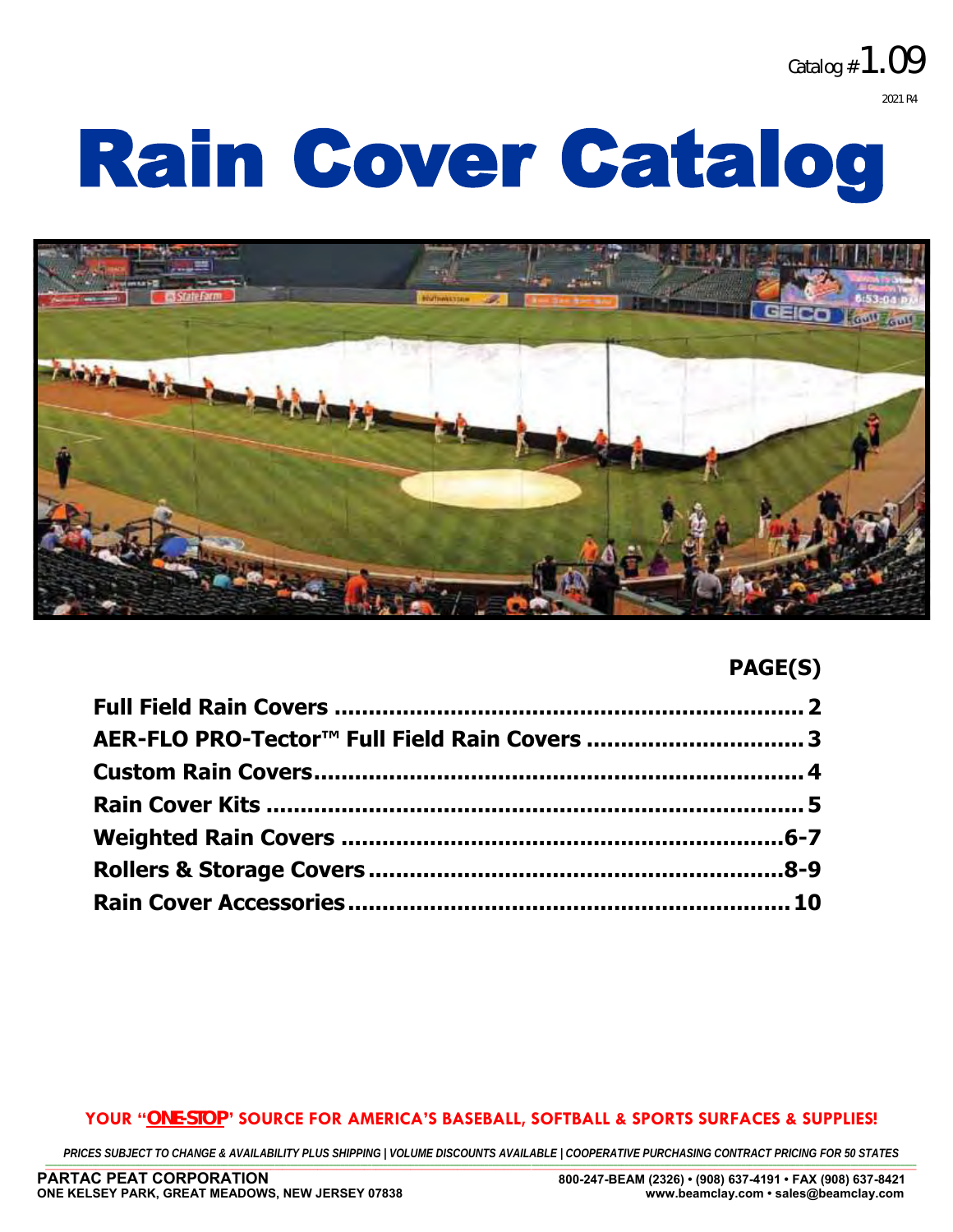**Full Infield Rain Covers** —————————————————————————————————————–———————————————————

*Area from 1st to 3rd:*

# **FULL INFIELD RAIN COVERS**

**6.0 OZ/SY WHITE/SILVER—**Woven, Reinforced Polyethylene. White on top to minimize heat buildup. **Heat sealed seams** and 6-ply double sewn banded hems with grab handles every 10'-12' on all 4 sides with fabric reinforced corners. Tensile Strength 225 x 180, Tear Strength 70 x 70, **1-Year** Warranty for materials and workmanship; **2-Year** Pro-rated Warranty for UV resistance.

# **\*\*AT SPECIAL IN-STOCK PRICES\*\***

| <b>Requlation Baseball (160' x 160'), 1,090 lbs.</b> | FIRC-BD-1-6OZ | \$6.195 |
|------------------------------------------------------|---------------|---------|
| <b>Requiation Baseball (170' x 170'), 1,150 lbs.</b> | FIRC-BD-2-6OZ | \$6,795 |
| <b>Softball</b> (120' x 120'), 615 lbs.              | FIRC-SB-6OZ   | \$3,695 |
| Little League (90' x 90'), 400 lbs.                  | FIRC-LL-6OZ   | \$2,195 |

#### **8.0 OZ/SY GREEN/WHITE**—Woven, reinforced polyethylene, same as above except tensile strength 255 x 250, tear strength 70 x 70.

| $\frac{1}{2}$ is its construct to $\frac{1}{2}$ and $\frac{1}{2}$ and $\frac{1}{2}$ and $\frac{1}{2}$ and $\frac{1}{2}$ and $\frac{1}{2}$ and $\frac{1}{2}$ |                      |          |
|-------------------------------------------------------------------------------------------------------------------------------------------------------------|----------------------|----------|
| <b>Regulation Baseball (160' x 160')</b>                                                                                                                    | FIRC-BD-1-8OZ        | \$10,295 |
| Regulation Baseball (170' x 170')                                                                                                                           | <b>FIRC-BD-2-80Z</b> | \$11,295 |
| <b>Softball</b> (120' x 120')                                                                                                                               | FIRC-SB-80Z          | \$5,995  |
| Little League $(90' \times 90')$                                                                                                                            | FIRC-LL-80Z          | \$3,695  |

**10.0 OZ/SY WHITE VINYL**—Logos and lettering can be printed on vinyl. Heat sealed seams and 6-ply double sewn banded hems with grab handles every 10'-12' on all 4 sides with fabric reinforced corners. Tensile **1-Year** Warranty for materials and workmanship; **2- Year** Pro-rated Warranty for UV resistance.

| Regulation Baseball (160' x 160') | <b>FIRC-BD-1-10OZ</b> | \$14,495 |
|-----------------------------------|-----------------------|----------|
| Regulation Baseball (170' x 170') | <b>FIRC-BD-2-10OZ</b> | \$15,995 |
| <b>Softball</b> (120' x 120')     | FIRC-SB-10OZ          | \$8,295  |
| Little League $(90' \times 90')$  | FIRC-LL-10OZ          | \$4,795  |

# **SKINNED AREA RAIN COVERS—JUST COVER THE CLAY AREAS!**

**6.0 OZ/SY WHITE/SILVER** woven, reinforced polyethylene. 2 panels per set (each panel overlaps 1' on outfield grass and overlaps 5' at 2nd base). 2 panels per base path set. Each 2 panel set includes hemmed edges with rust-resistant brass grommets every 5' and pull handles every 10' on arc panels—no pull handles on base path panels just grommets. Mound & Home Plate rain covers sold separately. **1-Year** Warranty for materials & workmanship. **2- Year** Pro-rated Warranty for UV-resistance.

| Alea IIVIII ISL IO SIU.                                                                           |                                     |         |
|---------------------------------------------------------------------------------------------------|-------------------------------------|---------|
| Baseball (90' Base Paths, 95' Radius)<br>2 arc panels/set, 230 lbs./panel                         | SARC-BD-1-3                         | \$3,995 |
| Little League (60' Base Paths, 50' Radius)<br>2 arc panels/set, 80 lbs./panel                     | SARC-LL-1-3                         | \$1,495 |
| <b>Base Paths:</b>                                                                                |                                     |         |
| Baseball (Max 6' wide x 90'L)<br>2 base path panels/set                                           | <b>SARC-BD-</b><br><b>BASEPATHS</b> | \$425   |
| Little League (Max 6' wide x 60'L)<br>2 base path panels/set                                      | <b>SARC-LL-</b><br><b>BASEPATHS</b> | \$285   |
| Softball (60' Base Paths, 60' Radius), designed<br>for 18U size infields, 1 Piece Cover, 470 lbs. | <b>SARC-SB-</b><br><b>BASEPATHS</b> | \$2,695 |

# **Page 2 WHOLESALE PRICE LIST BEAM CLAY EFFECTIVE: JULY 1, 2021 ®**



| <b>Full Infield Rain Covers</b> |
|---------------------------------|
| $160'$ x $160'$ = 25.600 sf     |
| $170'$ x $170'$ = 28.900 sf     |
| $120'$ x $120'$ = $14.400$ sf   |
| $90' \times 90' = 8.100$ sf     |







# **YOUR "***ONE-STOP***" SOURCE FOR AMERICA'S BASEBALL, SOFTBALL & SPORTS SURFACES & SUPPLIES!**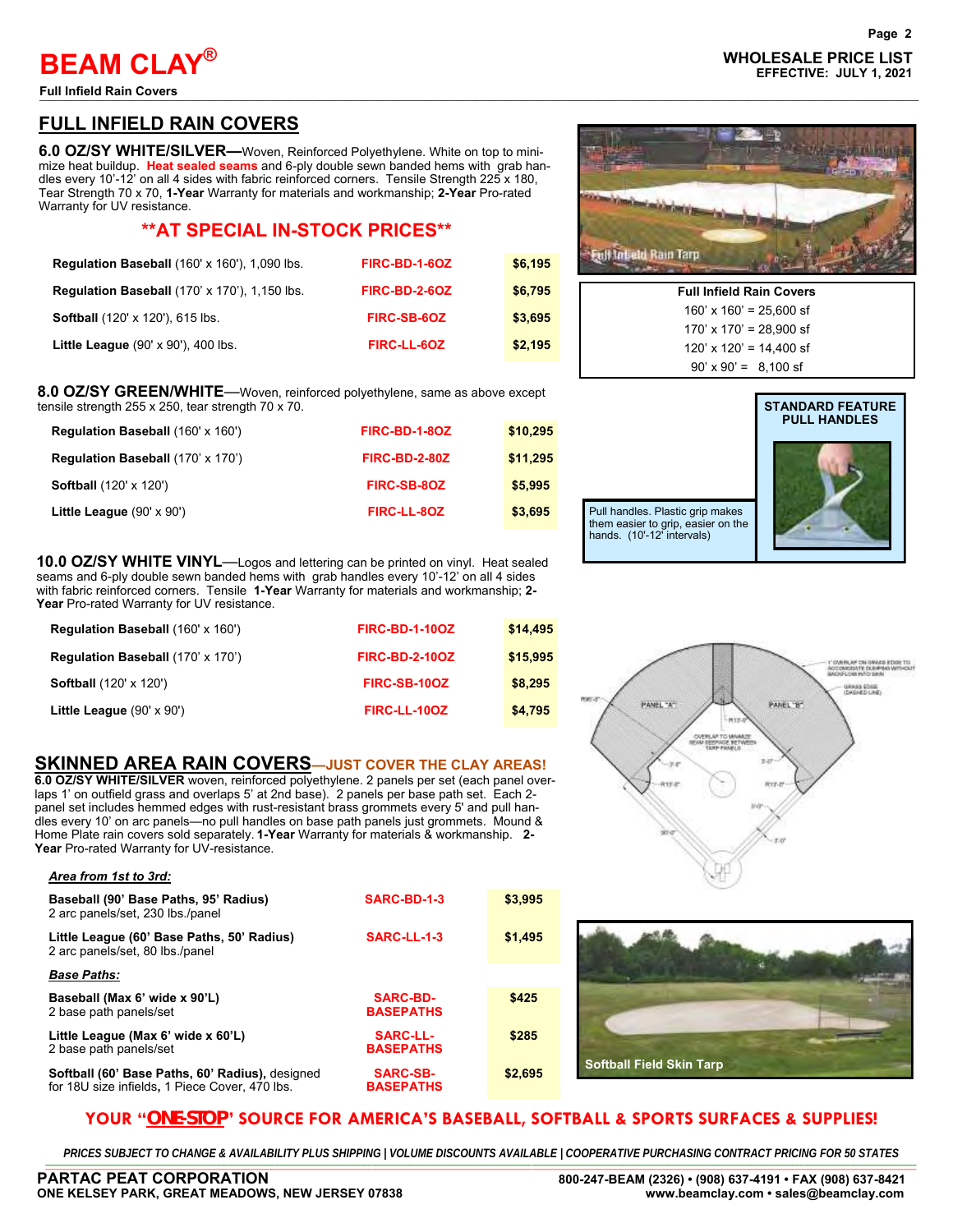# **AER-FLO PRO-Tector™ Full Infield Cover**

*(White on top to minimize heat buildup)*

Pull handles and grommets are installed on all corners and every 10' all around perimeter.

Handles are securely sewn with thick industrial UV thread onto 24 mil polyethylene (ultra-high tensile) stress transfer strip.

**Entire perimeter is reinforced with 2" (6,000 lb strength) seatbelt webbing.**

100 (14" X 26") High UV Black Sandbags with Tie included *(sand not included)*

|                                                       |    |                          | <b>DELIVERED PRICE WITHIN</b><br><b>CONTINENTAL USA.</b> |
|-------------------------------------------------------|----|--------------------------|----------------------------------------------------------|
| 6 OZ. WHITE/SILVER POLY FULL FIELD COVER, 90' X 90'-  | EA | <b>PRO-TECT6-9090D</b>   | \$2,450                                                  |
| 6 OZ. WHITE/SILVER POLY FULL FIELD COVER, 120' X 120' | EA | <b>PRO-TECT6-120120D</b> | \$3,995                                                  |
| 6 OZ. WHITE/SILVER POLY FULL FIELD COVER, 160' X 160' | EA | <b>PRO-TECT6-160160D</b> | \$7,095                                                  |
| 6 OZ. WHITE/SILVER POLY FULL FIELD COVER, 170' X 170' | EA | <b>PRO-TECT6-170170D</b> | \$7,995                                                  |



| ROLLER COVER, 3' X 3' X 20' | 6 OZ. | <b>SRC20-SW</b> | \$115/EA | ROLLER COVER. 3' X 3' X 20' | 18 OZ. | SRC <sub>20</sub> | \$305/EA  |
|-----------------------------|-------|-----------------|----------|-----------------------------|--------|-------------------|-----------|
| ROLLER COVER. 3' X 3' X30'  | 6 OZ. | <b>SRC30-SW</b> | \$150/EA | ROLLER COVER, 3' X 3' X30'  | 18 OZ. | SRC30             | \$400/EA  |
| ROLLER COVER, 3' X 3' X 34' | 6 OZ. | <b>SRC34-SW</b> | \$200/EA | ROLLER COVER, 3' X 3' X 34' | 18 OZ. | SRC34             | \$405/EA  |
| ROLLER COVER, 3' X 3' X 40' | 6 OZ. | <b>SRC40-SW</b> | \$265/EA | ROLLER COVER. 3' X 3' X 40' | 18 OZ. | SRC40             | \$500/EA  |
| ROLLER COVER. CUSTOM FT2    | 6 OZ. | <b>SRCX-SW</b>  | \$.83/SF | ROLLER COVER. 3' X 3' X 50' | 18 OZ. | SRC50             | \$575/EA  |
|                             |       |                 |          | ROLLER COVER, CUSTOM FT2    | 18 OZ. | <b>SRCX</b>       | \$1.75/SF |



PACK OF 50 **PK** PACK OF 50 **LOOPSTAKE** ROUND TOP WITH LOOP **COATED** STAKES, TH LOOP COATED STAKES, PK **\$20**<br>PACK OF 50

# **YOUR "***ONE-STOP***" SOURCE FOR AMERICA'S BASEBALL, SOFTBALL & SPORTS SURFACES & SUPPLIES!**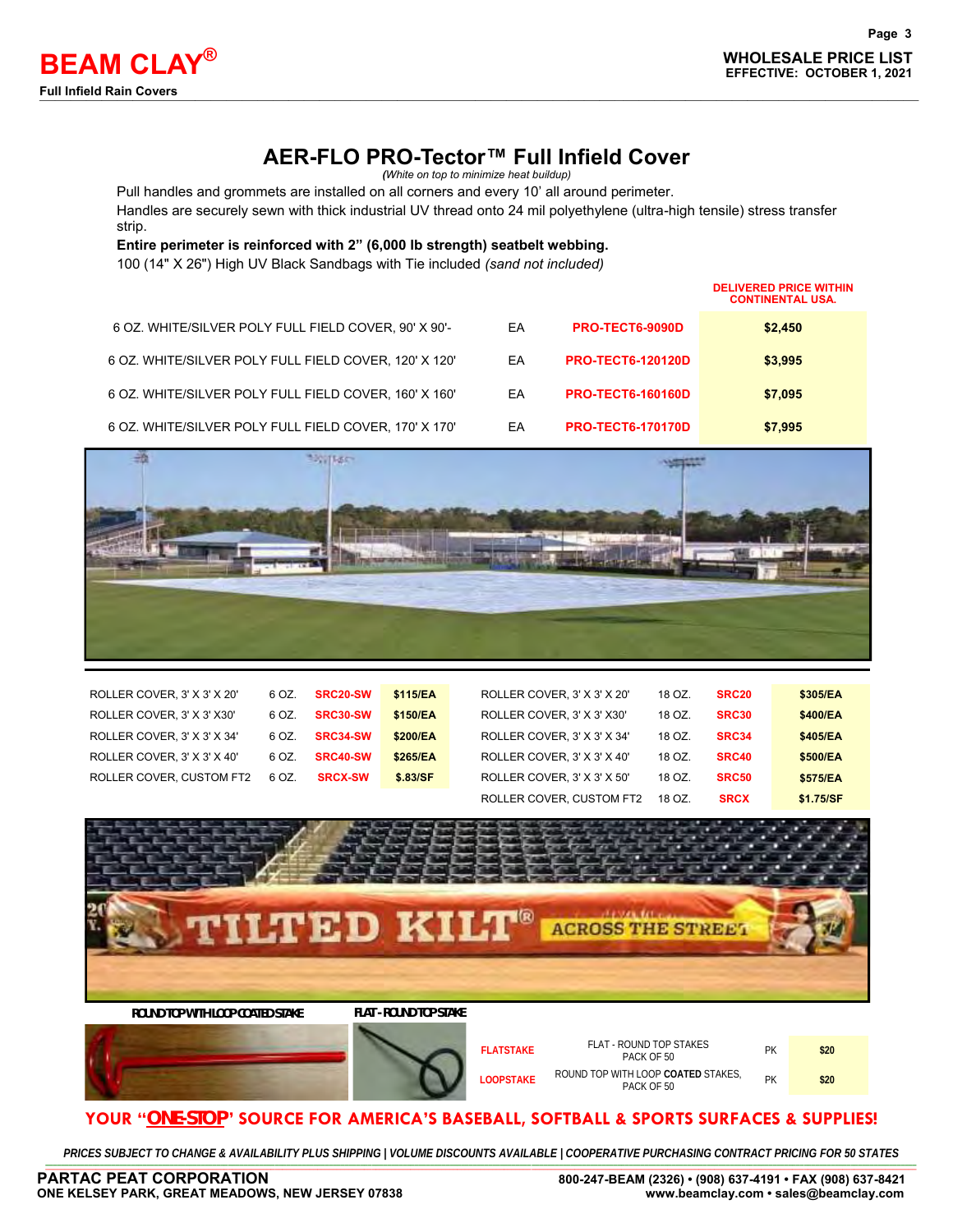# **CUSTOM-MADE STANDARD-DUTY RAIN COVERS**

**6.0 OZ/SY WHITE/SILVER** woven, Reinforced Polyethylene. Heat sealed seams and 6-ply double sewn banded hems with grab handles every 10' - 12' on all 4 sides with fabric reinforced corners. **1-Year** Warranty for materials & workmanship. **2- Year** Pro-rated Warranty for UV-resistance.



**8.0 OZ/SY GREEN/WHITE** woven, Reinforced Polyethylene. Heat sealed seams and 6-ply double sewn banded hems with grab handles every 10' - 12' on all 4 sides with fabric reinforced corners. **1-Year** Warranty for materials & workmanship. **2- Year** Pro-rated Warranty for UV-resistance.

| 5,000+ sq. ft.      | <b>CM-SDRC8OZ-5000+</b>    | $53$ <i>d</i> /sf |
|---------------------|----------------------------|-------------------|
| Under 5,000 sq. ft. | <b>CM-SDRC8OZ-&lt;5000</b> | $58$ $d/sf$       |

# **CUSTOM-MADE HEAVY-DUTY RAIN COVERS**

**18 OZ/SY REINFORCED VINYL COVERS** - Excellent for stadiums with a large crew or for heavy-duty mound, home plate and box covers to protect rolled-up field covers from sunlight. Heat sealed seams & 6-ply double sewn banded hems with grab handles every 10' - 12' on all 4 sides with fabric reinforced corners**.** Tensile Strength 275 x 230 (ASTM-D5034), Tear Strength 70 x 60 (ASTM-D2261), **1-Year** Warranty for materials and workmanship; **3-Year** Pro-rated Warranty for UV resistance.

**14 Standard Cover Colors**: Maple Green, Royal Blue, Red, Navy Blue, Gray, Maroon, Sky Blue, Purple, Yellow, White, Tan, Black, Kelly Green, Orange

| $5,000+$ sq. ft. |  |  |
|------------------|--|--|

Under 5,000 sq. ft. **CM-HDRC-18OZ<5000 99¢/sf**



# **YOUR "***ONE-STOP***" SOURCE FOR AMERICA'S BASEBALL, SOFTBALL & SPORTS SURFACES & SUPPLIES!**

PRICES SUBJECT TO CHANGE & AVAILABILITY PLUS SHIPPING | VOLUME DISCOUNTS AVAILABLE | COOPERATIVE PURCHASING CONTRACT PRICING FOR 50 STATES \_\_\_\_\_\_\_\_\_\_\_\_\_\_\_\_\_\_\_\_\_\_\_\_\_\_\_\_\_\_\_\_\_\_\_\_\_\_\_\_\_\_\_\_\_\_\_\_\_\_\_\_\_\_\_\_\_\_\_\_\_\_\_\_\_\_\_\_\_\_\_\_\_\_\_\_\_\_\_\_\_\_\_\_\_\_\_\_\_\_\_\_\_\_\_\_\_\_\_\_\_\_\_\_\_\_\_\_\_\_\_\_\_\_\_\_\_\_\_\_\_\_\_\_\_\_\_\_\_\_\_\_\_\_\_\_\_\_\_\_\_\_\_\_\_\_\_\_\_\_\_\_\_\_\_\_\_\_\_\_\_\_\_\_\_\_\_\_\_\_\_\_\_\_\_\_\_\_\_\_\_\_\_\_\_\_\_\_\_\_\_\_\_\_\_\_\_\_\_\_\_\_\_\_\_\_\_\_\_\_\_\_\_\_\_\_\_\_\_\_\_\_\_\_

5,000+ sq. ft. **CALL FOR SPECIAL PRICING**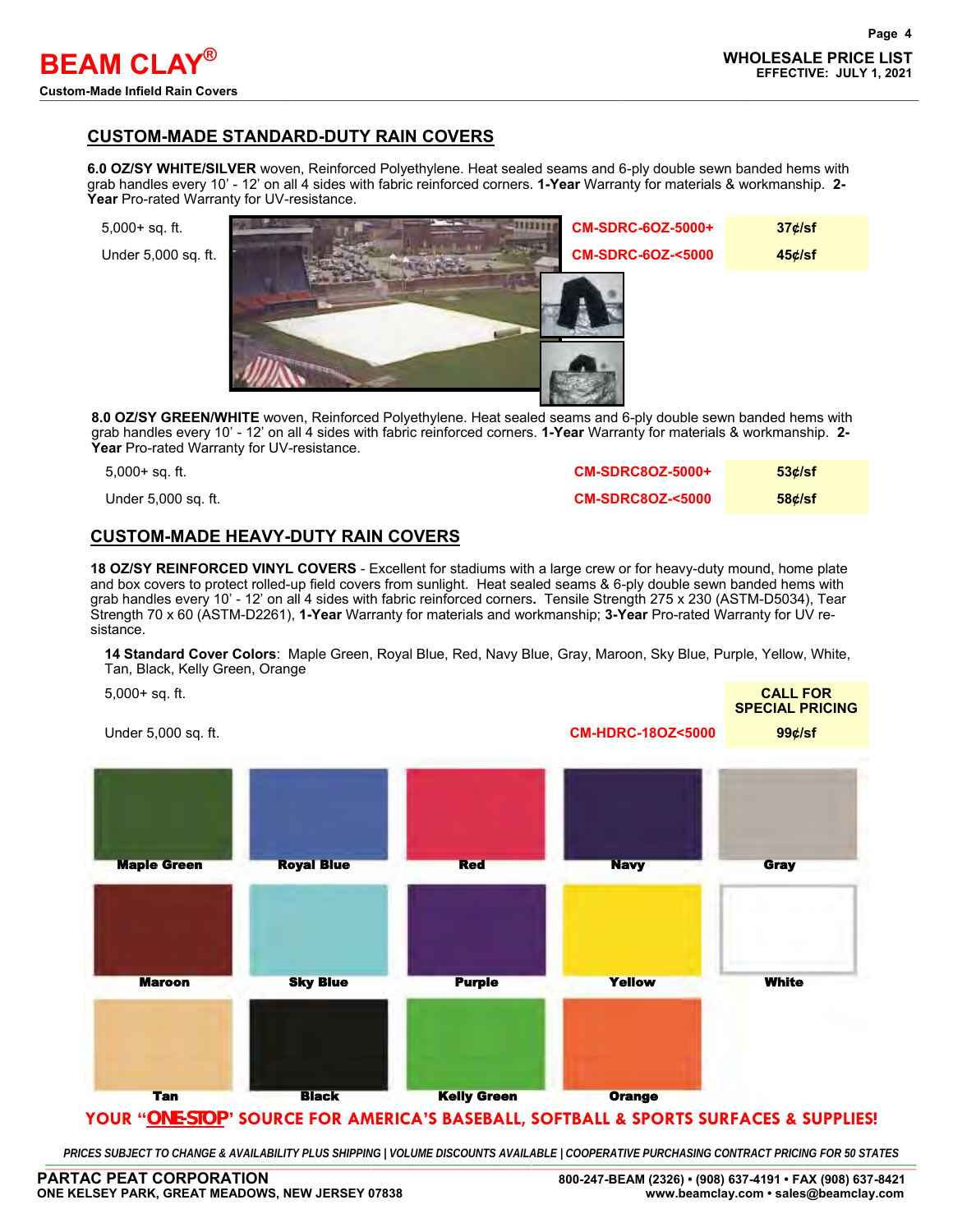

# **PARTAC® / FIELD SAVER™ RAIN COVER KITS \*AT SPECIAL IN STOCK PRICES\***

**6 OZ./SY White/Silver or 8 OZ./SY Green/White** woven, reinforced polyethylene (white on top to minimize heat build-up if extending onto grass), or **18 OZ./SY** vinyl covers available in 14 colors. Kits include tent stakes and storage bag. All covers have heat sealed seams and 6-ply double sewn banded hems with rustresistant brass grommets every 3-4 feet. All with one-year warranty for materials & workmanship. 6 oz. & 8 oz. have a **2-Year** pro-rated warranty for UV resistance; 18 oz. have a **3-Year** pro-rated warranty for UV resistance. **PLEASE NOTE:** Sunlight is what makes rain covers age and become brittle. Rain covers should be protected from direct sunlight when not in use.

**BASEBALL RAIN COVER KITS:** (3) 18' Diameter Round Base Covers, (1) 20' Diameter Round Mound Cover, (1) 30' Diameter Round Home Plate Cover, 35 Tent Stakes, 2 Storage Bags:

| 6 oz. WHITE/SILVER<br>18 oz. HEAVY-DUTY VINYL, 14 colors                                                                                                                                                                                                                       | RCK-BD-60Z-W/S<br><b>RCK-BD-180Z-HD</b>                | \$745<br>\$1,750 | 8 oz. Green/White | RCK-BD-8OZ-G/W            | \$1,150                                                                         |
|--------------------------------------------------------------------------------------------------------------------------------------------------------------------------------------------------------------------------------------------------------------------------------|--------------------------------------------------------|------------------|-------------------|---------------------------|---------------------------------------------------------------------------------|
| JUNIOR RAIN COVER KITS: (3) 10' x 10' Square Base Covers, (1) 20' Diameter Round Mound Cover, (1) 26' Diameter Round Home Plate Cover,                                                                                                                                         |                                                        |                  |                   |                           |                                                                                 |
| 30 Tent Stakes, 2 Storage Bags:                                                                                                                                                                                                                                                |                                                        |                  |                   |                           |                                                                                 |
| 6 oz. WHITE/SILVER<br>18 oz. HEAVY-DUTY VINYL, 14 colors                                                                                                                                                                                                                       | RCK-JR-60Z-W/S<br><b>RCK-JR-180Z-HD</b>                | \$635<br>\$1,325 | 8 oz. Green/White | RCK-JR-80Z-G/W            | \$815                                                                           |
| BULLPEN, MOUND & HOME PLATE COVER KITS: (1) 18' Diameter Round Mound Cover, 26' Diameter Round Home Plate Cover,<br>(2) 20' x 20' Square Bullpen Covers, 30 Tent Stakes, 2 Storage Bags:                                                                                       |                                                        |                  |                   |                           |                                                                                 |
| 6 oz. WHITE/SILVER<br>18 oz. HEAVY-DUTY VINYL, 14 colors                                                                                                                                                                                                                       | RCK-BP-M-HP-6OZ-W/S<br>RCK-BP-M-HP-18OZ-HD             | \$775<br>\$1,695 | 8 oz. Green/White | RCK-BP-M-HP-80Z-G/W       | \$995                                                                           |
| 20' MOUND COVER KITS: (1) 20' Diameter Round Mound Cover, 7 Tent Stakes.<br>Oversize so that rain runs off onto grass. Pull back and stake (in dry weather) to only cover clay:                                                                                                |                                                        |                  |                   |                           |                                                                                 |
| 6 oz. WHITE/SILVER<br>18 oz. HEAVY-DUTY VINYL, 14 colors                                                                                                                                                                                                                       | <b>RCK-20'M-6OZ-W/S</b><br><b>RCK-20'M-18OZ-HD</b>     | \$170<br>\$365   | 8 oz. Green/White | <b>RCK-20'M-8OZ-G/W</b>   | \$215                                                                           |
| <b>18' MOUND COVER KITS:</b> (1) 18' Diameter Round Mound Cover, 6 Tent Stakes:                                                                                                                                                                                                |                                                        |                  |                   |                           |                                                                                 |
| 6 oz. WHITE/SILVER<br>18 oz. HEAVY-DUTY VINYL, 14 colors                                                                                                                                                                                                                       | <b>RCK-18'M-6OZ-W/S</b><br><b>RCK-18'M-18OZ-HD</b>     | \$135<br>\$300   | 8 oz. Green/White | <b>RCK-18'M-8OZ-G/W</b>   | \$175                                                                           |
| 30' HOME PLATE COVER KITS: (1) 30' Diameter Round Home Plate Cover, 9 Tent Stakes. Oversize so that rain<br>runs off onto grass. Pull back and stake (in dry weather) to only cover clay:                                                                                      |                                                        |                  |                   |                           |                                                                                 |
| 6 oz. WHITE/SILVER<br>18 oz. HEAVY-DUTY VINYL, 14 colors                                                                                                                                                                                                                       | <b>RCK-30'-HP-6OZ-W/S</b><br>RCK-30'-HP-18OZ-HD        | \$355<br>\$775   | 8 oz. Green/White | <b>RCK-30'-HP-8OZ-G/W</b> | \$475                                                                           |
| 26' HOME PLATE COVER KITS: (1) 26' Diameter Round Home Plate Cover, 9 Tent Stakes:                                                                                                                                                                                             |                                                        |                  |                   |                           |                                                                                 |
| 6 oz. WHITE/SILVER<br>18 oz. HEAVY-DUTY VINYL, 14 colors                                                                                                                                                                                                                       | <b>RCK-26'-HP-6OZ-W/S</b><br><b>RCK-26'-HP-18OZ-HD</b> | \$275<br>\$610   | 8 oz. Green/White | <b>RCK-26'-HP-8OZ-G/W</b> | \$355                                                                           |
| LITTLE LEAGUE RAIN COVER KITS: (3) 10' x 10' Square Base Covers, (1) 12' Diameter Round Mound Cover,<br>(1) 18' Diameter Round Home Plate Cover, 26 Tent Stakes, 2 Storage Bags:                                                                                               |                                                        |                  |                   |                           |                                                                                 |
| 6 oz. WHITE/SILVER<br>18 oz. HEAVY-DUTY VINYL, 14 colors                                                                                                                                                                                                                       | RCK-LL-6OZ-W/S<br>RCK-LL-18OZ-HD                       | \$395<br>\$755   | 8 oz. Green/White | RCK-LL-8OZ-G/W            | \$495                                                                           |
| <b>LITTLE LEAGUE BASE COVER KITS:</b> (3) 10' x 10' Square Base Covers, 15 Tent Stakes:                                                                                                                                                                                        |                                                        |                  |                   |                           |                                                                                 |
| 6 oz. WHITE/SILVER<br>18 oz. HEAVY-DUTY VINYL, 14 colors                                                                                                                                                                                                                       | RCK-LL-B-6OZ-W/S<br>RCK-LL-B-180Z-HD                   | \$175<br>\$290   | 8 oz. Green/White | RCK-LL-B-80Z-G/W          | \$210                                                                           |
| LITTLE LEAGUE MOUND COVER KITS: (1) 10' Diameter Round Mound Cover, 5 Tent Stakes:                                                                                                                                                                                             |                                                        |                  |                   |                           |                                                                                 |
| 6 oz. WHITE/SILVER<br>18 oz. HEAVY-DUTY VINYL, 14 colors                                                                                                                                                                                                                       | RCK-LL2-M-6OZ-W/S<br>RCK-LL2-M-18OZ-HD                 | \$70<br>\$135    | 8 oz. Green/White | RCK-LL-2M-8OZ-G/W         | \$95                                                                            |
| LITTLE LEAGUE MOUND COVER KITS: (1) 12' Diameter Round Mound Cover, 5 Tent Stakes:                                                                                                                                                                                             |                                                        |                  |                   |                           |                                                                                 |
| 6 oz. WHITE/SILVER<br>18 oz. HEAVY-DUTY VINYL, 14 colors                                                                                                                                                                                                                       | RCK-LL-M-6OZ-W/S<br>RCK-LL-M-18OZ-HD                   | \$80<br>\$165    | 8 oz. Green/White | RCK-LL-M-80Z-G/W          | \$105                                                                           |
| LITTLE LEAGUE HOME PLATE COVER KITS: (1) 18' Diameter Round Home Plate Cover, 6 Tent Stakes:                                                                                                                                                                                   |                                                        |                  |                   |                           |                                                                                 |
| 6 oz. WHITE/SILVER<br>18 oz. HEAVY-DUTY VINYL, 14 colors                                                                                                                                                                                                                       | RCK-LL-HP-6OZ-W/S<br>RCK-LL-HP-18OZ-HD                 | \$135<br>\$300   | 8 oz. Green/White | RCK-LL-HP-8OZ-G/W         | \$175                                                                           |
| <b>WARNING:</b> If using tent stakes to secure rain covers<br>on athletic fields: SPECIAL CARE MUST BE TAKEN TO<br>NOT LEAVE ANY TENT STAKES ON THE FIELD WHICH<br><b>WOULD BE A DANGEROUS HAZARD. Spray painting</b><br>tent stakes fluorescent orange is recommended to help |                                                        | m                |                   |                           | <br>Dark Green: Royal Blue, Red, Light Gray,<br>Kelly Green, Maroon, Navy Blue, |

# **YOUR "***ONE-STOP***" SOURCE FOR AMERICA'S BASEBALL, SOFTBALL & SPORTS SURFACES & SUPPLIES!**

PRICES SUBJECT TO CHANGE & AVAILABILITY PLUS SHIPPING | VOLUME DISCOUNTS AVAILABLE | COOPERATIVE PURCHASING CONTRACT PRICING FOR 50 STATES \_\_\_\_\_\_\_\_\_\_\_\_\_\_\_\_\_\_\_\_\_\_\_\_\_\_\_\_\_\_\_\_\_\_\_\_\_\_\_\_\_\_\_\_\_\_\_\_\_\_\_\_\_\_\_\_\_\_\_\_\_\_\_\_\_\_\_\_\_\_\_\_\_\_\_\_\_\_\_\_\_\_\_\_\_\_\_\_\_\_\_\_\_\_\_\_\_\_\_\_\_\_\_\_\_\_\_\_\_\_\_\_\_\_\_\_\_\_\_\_\_\_\_\_\_\_\_\_\_\_\_\_\_\_\_\_\_\_\_\_\_\_\_\_\_\_\_\_\_\_\_\_\_\_\_\_\_\_\_\_\_\_\_\_\_\_\_\_\_\_\_\_\_\_\_\_\_\_\_\_\_\_\_\_\_\_\_\_\_\_\_\_\_\_\_\_\_\_\_\_\_\_\_\_\_\_\_\_\_\_\_\_\_\_\_\_\_\_\_\_\_\_\_\_

**make them stand out if dropped.**

Black, Purple, Orange, Carolina Blue, Yellow. White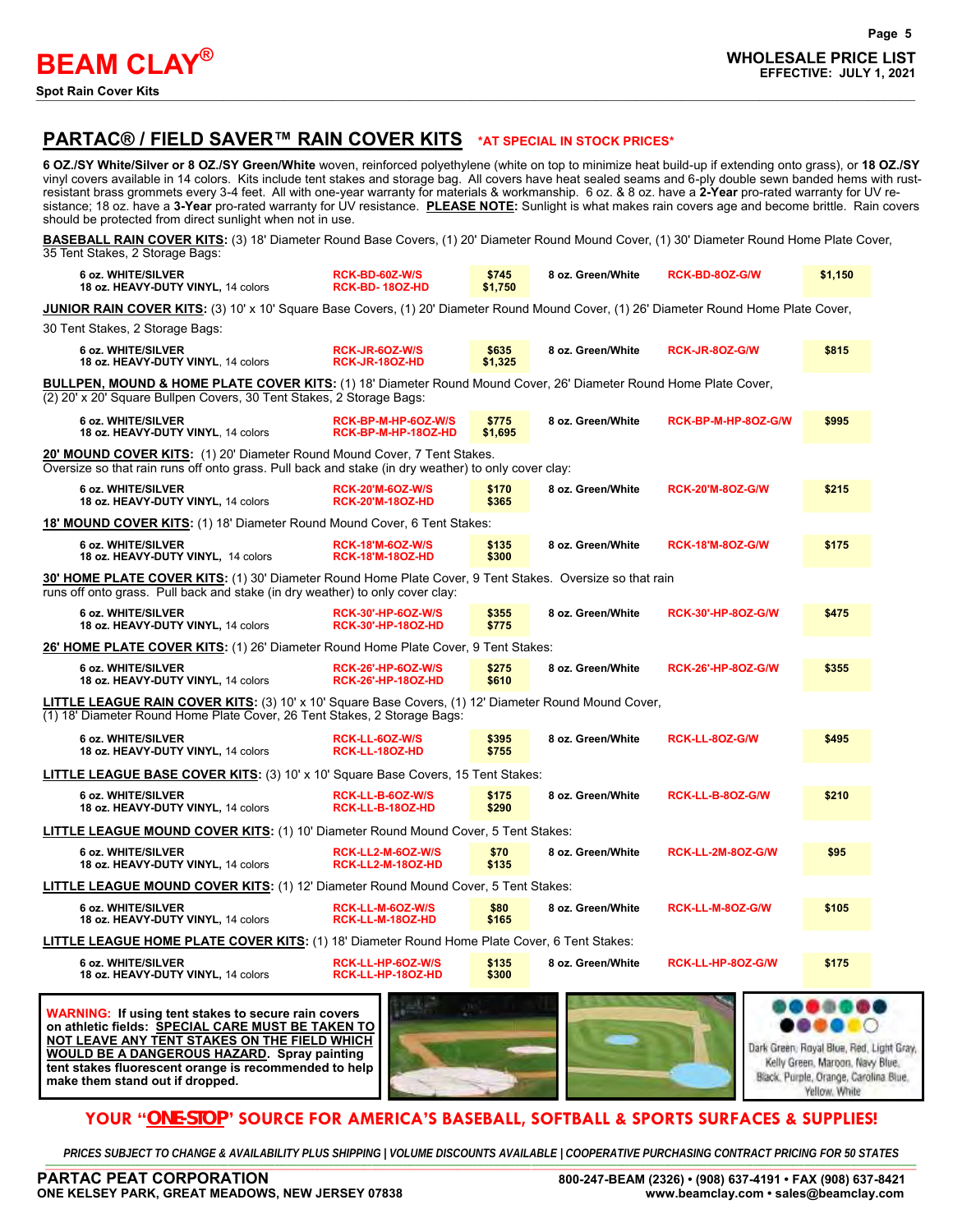# **HEAVY-DUTY WEIGHTED SPOT RAIN COVERS WITH BALL BEARINGS SEWN INTO HEM TO KEEP WIND FROM GETTING UNDERNEATH**

# **NO SAND BAGS OR STAKES! ROLL UP & STORE COVERS ON A ROLLER!**

Heavy-duty 18 oz. vinyl, 6 oz. Silver/White Poly or 8 oz. Green/White Poly with ball bearings sewn into hem so covers can be folded and carried or rolled up and stored on roller like full infield rain covers but no sand bags or stakes are needed. Available in 14 colors.

#### **Heavy-Duty 18 OZ. Vinyl**

| 10' Diameter, 30 lbs.             | W-SPOTRAIN-18OZ-10'            | \$295   |
|-----------------------------------|--------------------------------|---------|
| 12' Diameter, 38 lbs.             | W-SPOTRAIN-18OZ-12'            | \$375   |
| 18' Diameter, 68 lbs.             | W-SPOTRAIN-18OZ-18'            | \$595   |
| 20' Diameter, 84 lbs.             | W-SPOTRAIN-180Z-20'            | \$715   |
| 26' Diameter, 116 lbs.            | W-SPOTRAIN-180Z-26'            | \$1,025 |
| 30' Diameter, 140 lbs.            | <b>W-SPOTRAIN-180Z-30'</b>     | \$1,250 |
| 10' x 10' Square, 39 lbs.         | <b>W-SPOTRAIN-180Z-10'X10'</b> | \$290   |
| 10' x 10' Square, set/3, 117 lbs. | W-SPOTRAIN-180Z-10'X10'-3      | \$815   |
| Custom Sizes < 500 SF             | <b>W-SPOTRAIN-180Z-500-SF</b>  | \$2.55  |
| Custom Sizes > 500 SF             | W-SPOTRAIN-18OZ-500+SF         | \$2.15  |

#### **8 OZ. Green/White Poly**

| 10' Diameter, 20 lbs.               | W-SPOTRAIN-80Z-10'              | \$215     |
|-------------------------------------|---------------------------------|-----------|
| 12' Diameter, 25 lbs.               | W-SPOTRAIN-80Z-12'              | \$275     |
| 18' Diameter, 42 lbs.               | W-SPOTRAIN-80Z-18'              | \$485     |
| 20' Diameter, 48 lbs.               | W-SPOTRAIN-80Z-20'              | \$545     |
| 26' Diameter, 70 lbs.               | W-SPOTRAIN-80Z-26'              | \$745     |
| 30' Diameter, 86 lbs.               | W-SPOTRAIN-80Z-30'              | \$915     |
| 10' x 10' Square, 26 lbs.           | <b>W-SPOTRAIN-80Z-10'X10'</b>   | \$255     |
| 10' x 10' Square, set of 3, 78 lbs. | <b>W-SPOTRAIN-80Z-10'X10'-3</b> | \$635     |
| Custom Sizes < 500 SF               | W-SPOTRAIN-8OZ-500-SF           | \$2.10/SF |
| Custom Sizes > 500 SF               | W-SPOTRAIN-8OZ-500+SF           | \$1.85/SF |

#### **6 OZ. Silver/White Poly**

| 10' Diameter, 16 lbs.               | W-SPOTRAIN-6OZ-10'              | \$195     |
|-------------------------------------|---------------------------------|-----------|
| 12' Diameter, 23 lbs.               | W-SPOTRAIN-6OZ-12'              | \$245     |
| 18' Diameter, 39 lbs.               | W-SPOTRAIN-60Z-18'              | \$405     |
| 20' Diameter, 44 lbs.               | W-SPOTRAIN-6OZ-20'              | \$455     |
| 26' Diameter, 63 lbs.               | W-SPOTRAIN-6OZ-26'              | \$625     |
| 30' Diameter, 76 lbs.               | W-SPOTRAIN-60Z-30'              | \$730     |
| 10' x 10' Square, 24 lbs.           | W-SPOTRAIN-6OZ-10'X10'          | \$205     |
| 10' x 10' Square, set of 3, 72 lbs. | <b>W-SPOTRAIN-6OZ-10'X10'-3</b> | \$565     |
| Custom Sizes < 500 SF               | W-SPOTRAIN-6OZ-500-SF           | \$1.85/SF |
| Custom Sizes > 500 SF               | W-SPOTRAIN-6OZ-500+SF           | \$1.65/SF |

#### **Custom Sizes on Request—CALL FOR PRICING**

**All sizes are stocked in vinyl Maple Green. Covers in other 13 colors are made to order.**



*The economical weighted spot cover Silver/White Poly*



*Heavy enough to stay in place—light enough for one person to carry*





Dark Green, Royal Blue, Red, Light Gray, Kelly Green, Marcon, Navy Blue, Black, Purple, Orange, Carolina Blue, Yellow. White

## **YOUR "***ONE-STOP***" SOURCE FOR AMERICA'S BASEBALL, SOFTBALL & SPORTS SURFACES & SUPPLIES!**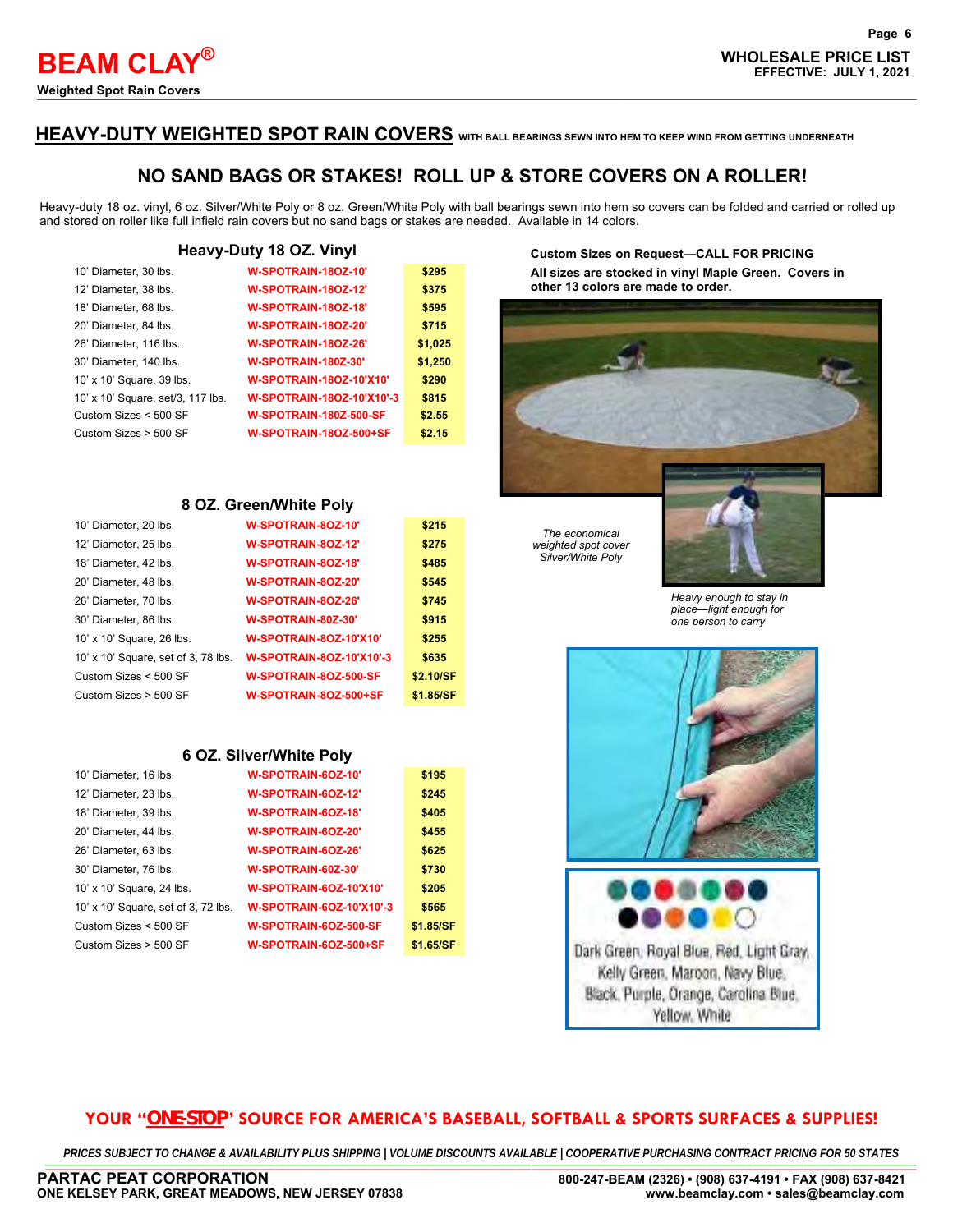**AER-FLO<sup>®</sup> Wind Weighted Baseball Spot Rain Covers** 

**®**



# **AER-FLO® WIND WEIGHTED***®* **BASEBALL SPOT RAIN COVERS**

Steel chain in edge hem all around keeps wind from getting under, so these tarps stay down even in high winds. Field proven to 65 mph. Industrial 18 oz. vinyl-polyester fabric with UV and mildew inhibitors. Standard Color is Forest Green. Other colors available for are Grey, Beige, Black, Maroon, Red, Orange, Yellow, White, Purple, Columbia Blue, Royal Blue, Navy, Kelly Green, Spruce Midnight Green, Burnt Orange, or Brown. Use separate INSTALLER™ Device for easy storage, installation, and take-up.

# *WIND WEIGHTED® MOUND,*

| WWV1812 12' Diameter Round Mound Cover, 32 lbs.       | \$375   |
|-------------------------------------------------------|---------|
| WWV1818 18' Diameter Round Mound Cover, 65 lbs.       | \$625   |
| WWV1820 20' Diameter Round Mound Cover, 82 lbs.       | \$735   |
| WWV1826 26' Diameter Round Home Plate Cover, 111 lbs. | \$1,075 |
| WWV1830 30' Diameter Round Home Plate Cover, 126 lbs. | \$1275  |

# *HOME PLATE & BULL PEN COVERS WIND WEIGHTED® BASE COVERS*

|                    | <b>WWV1810SQSET3 10' x 10' Square - Set of 3 (105 lbs.)</b> | \$785 |
|--------------------|-------------------------------------------------------------|-------|
| <b>WWV1810SQ</b>   | 10' x 10' Square - Each (35 lbs.)                           | \$295 |
| <b>WWV1810SET3</b> | 10' D Round - Set of 3 (90 lbs.)                            | \$885 |
| <b>WWV1810</b>     | 10' D Round - Each (30 lbs.)                                | \$315 |
| <b>WWV1812</b>     | <b>12' D Round - Each (32 lbs.)</b>                         | \$375 |
| WWVX18             | <b>Custom Covers</b>                                        | CALL  |

# *TARP REPAIR KIT Includes fabric and PVC cement*

|                 | LGRCRK6-SW For Large Tears (14 oz.) | \$65 |
|-----------------|-------------------------------------|------|
| <b>SMRCRK18</b> | For Small Tears & Holes, Patch Kit  | \$40 |





### **INSTALLER™ DEVICE for WIND WEIGHTED® COVERS** *Allows two people to cover a mound in less than 30 seconds!*

Ingenious PVC-Aluminum pipe design with handle at each end for carrying and a second handle at end of 5' stainless steel aircraft cable for pulling. Makes tarp storage, installation, and take-up a breeze.

| <b>INSTLR12</b> | 12' dia., 40 lbs. | \$355 |
|-----------------|-------------------|-------|
| <b>INSTLR18</b> | 18' dia., 54 lbs. | \$445 |
| <b>INSTLR20</b> | 20' dia., 61 lbs. | \$485 |
| <b>INSTLR26</b> | 26' dia., 76 lbs. | \$535 |
| <b>INSTLR30</b> | 30' dia., 85 lbs. | \$605 |

# **YOUR "***ONE-STOP***" SOURCE FOR AMERICA'S BASEBALL, SOFTBALL & SPORTS SURFACES & SUPPLIES!**

PRICES SUBJECT TO CHANGE & AVAILABILITY PLUS SHIPPING | VOLUME DISCOUNTS AVAILABLE | COOPERATIVE PURCHASING CONTRACT PRICING FOR 50 STATES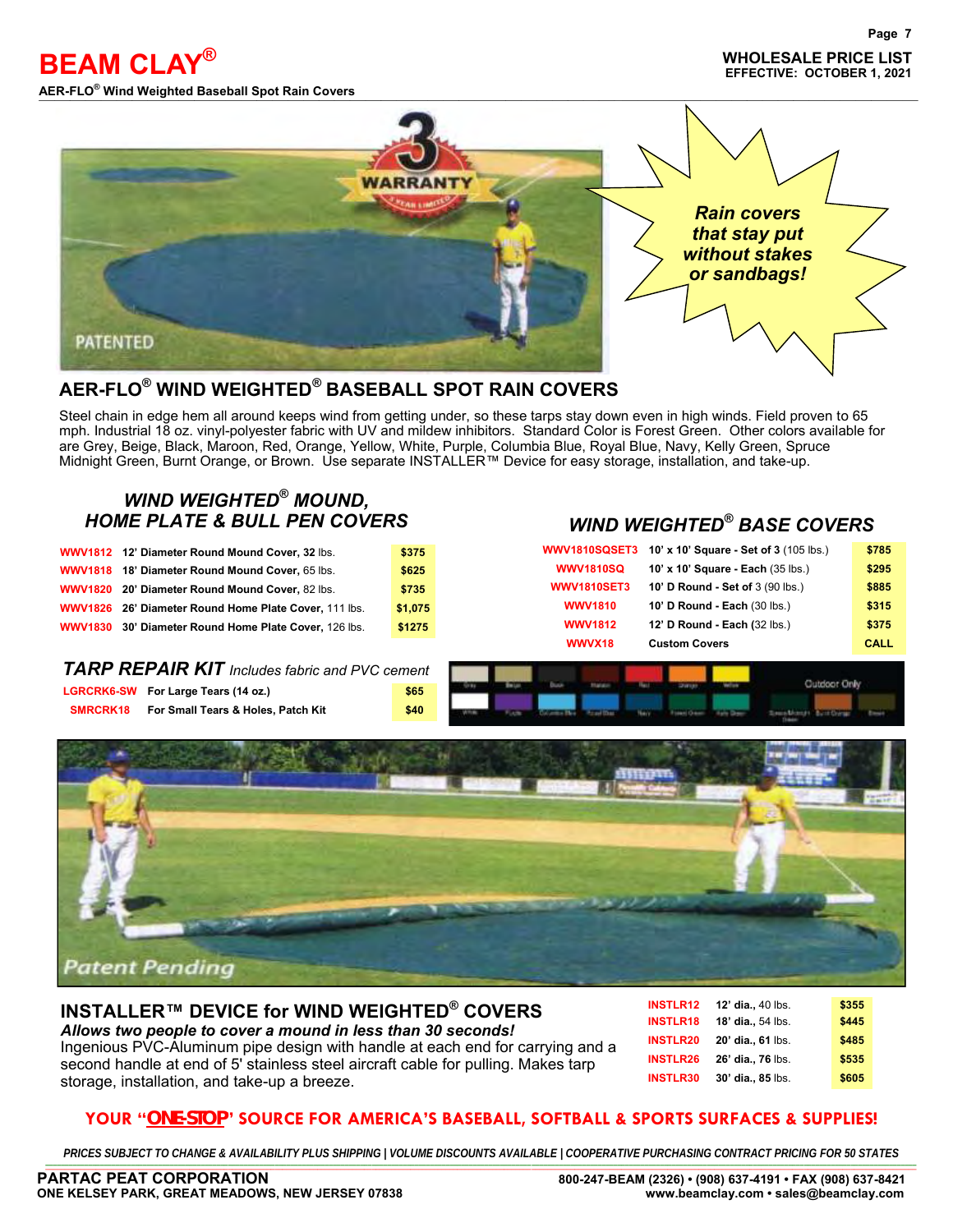**Rollers for Storing Rain Covers** 

#### **ROLLERS FOR STORING RAIN COVERS**

| Double Wall Rollers, 12 lbs./LF                                  |                      |
|------------------------------------------------------------------|----------------------|
| #RCROLLER-28X13 28" Diameter Black Plastic x 13'L                | \$425/ea.            |
| <b>#RCROLLER-28X20 28" Diameter Black Plastic x 20'L</b>         | \$650/ea.            |
| #RCROLLER-28X26 28" Diameter Black Plastic x 26"L* incl. coupler | \$850/ea.            |
| #RCROLLER-28X34 28" Diameter Black Plastic x 34'L* incl. coupler | \$1.050/ea.          |
| #RCROLLER-28X40 28" Diameter Black Plastic x 40'L* incl. coupler | \$1,225/ea.          |
| <b>#RCROLLER-ENDCAPS</b> 28" End Caps (to keep critters out)     | <b>Call for Pric</b> |
| #RCROLLER-COUPLER 28" Split Coupler                              | <b>Call for Pric</b> |

|  | $\frac{1}{2}$ is the cape (to noop |  |
|--|------------------------------------|--|
|  | <b>PLER</b> 28" Split Coupler      |  |

*\*\*Call for Price and availability*

**6.0 oz. Woven Poly Stock Sizes**

*\*26', 34' & 40' lengths ship in two sections and with coupler (hardware provided).*

#### **FITTED STORAGE COVERS** For protecting rolled up rain covers on sidelines.

| <b>0.0 UZ. WUVELL FUIV SLUCK SIZES</b><br><b>WHITE/SILVER</b> |       |
|---------------------------------------------------------------|-------|
| <b>#FSC-6OZ-28X13</b> For 28" x 13' Roller                    | \$125 |
| <b>#FSC-6OZ-28X20</b> For 28" x 20' Roller                    | \$140 |
| <b>#FSC-6OZ-28X30</b> For 28" x 30' Roller                    | \$175 |
| <b>#FSC-6OZ-28X34</b> For 28" x 34' Roller                    | \$200 |
| <b>#FSC-6OZ-28X40</b> For 28" x 40' Roller                    | \$240 |



|  | 18 oz. Vinvl Stock Sizes |  |
|--|--------------------------|--|
|  |                          |  |

**14 Stock Colors**: Maple Green, Royal Blue, Red, Navy Blue, Gray, Maroon, Sky Blue, Purple, Yellow, White, Tan, Black, Kelly Green, Orange

| <b>#FSC-18OZ-28X13</b> For 28" x 13' Roller | \$265 |
|---------------------------------------------|-------|
| <b>#FSC-18OZ-28X20</b> For 28" x 20' Roller | \$285 |
| <b>#FSC-18OZ-28X30</b> For 28" x 30' Roller | \$395 |
| <b>#FSC-18OZ-28X34</b> For 28" x 34' Roller | \$450 |
| <b>#FSC-18OZ-28X40</b> For 28" x 40' Roller | \$495 |
|                                             |       |

#### **Custom Sizes**

**#FSC-CUSTOM-POLY** Woven Poly - Total Sq. Ft. (2 ends, 3 sides) **45¢/SF #FSC-CUSTOM-VINYL** 18 oz. Vinyl - Total Sq. Ft. (2 ends, 3 sides) **99¢/SF** *\*Allow 6" extra for height & width of ends and 12" extra on length.* 

| 45¢/SF |  |
|--------|--|
| 99¢/SF |  |

**Call for Price Call for Price** 

| <b>LETTERING - ONE COLOR</b> on 18 oz. vinyl storage covers-14<br><b>Standard Colors</b> | <b>Price Per Letter</b> |
|------------------------------------------------------------------------------------------|-------------------------|
| <b>#FSC-LETTERING-14</b> 14"H Block Lettering For Storage Covers)                        | \$34                    |
| <b>#FSC-LETTERING-18</b> 18"H Block Lettering For Storage Covers)                        | \$42                    |
| <b>#LOGO15</b> Custom Logo Up to 15 SF (e.g. 1'6" x 10')                                 | \$295                   |



PRICES SUBJECT TO CHANGE & AVAILABILITY PLUS SHIPPING | VOLUME DISCOUNTS AVAILABLE | COOPERATIVE PURCHASING CONTRACT PRICING FOR 50 STATES

**WILDCATS** 

# **WHOLESALE PRICE LIST BEAM CLAY EFFECTIVE: JULY 1, 2021 ®**



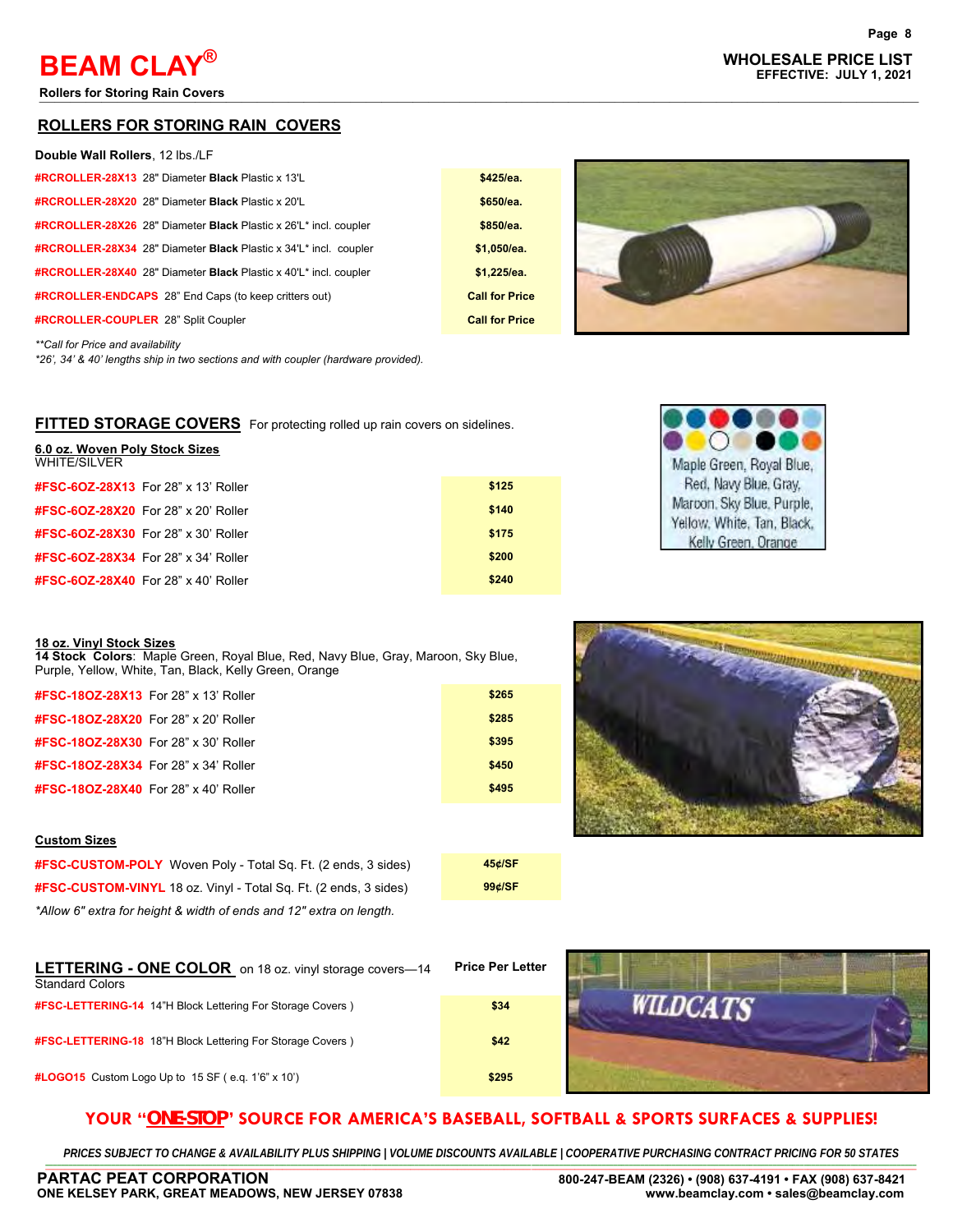

#### **CORRUGATED PIPE ROLLERS— For Storing Spot Field Rain Covers**

| 28" Diameter x 13' Long <b>Black Plastic Corrugated</b> Pipe,<br>156 lbs. (Double Wall) | <b>CORRUGATED-PR</b>   | \$425                   |
|-----------------------------------------------------------------------------------------|------------------------|-------------------------|
| <b>STORAGE COVERS</b> - For protecting rolled up rain covers on sidelines               |                        |                         |
| <b>18 OZ. Vinyl Storage Cover for 13' Long Roller</b>                                   | STORAGECOVER-180Z      | \$265                   |
| 6 OZ. White/Silver Poly Storage Cover for 13' Long Roller                               | STORAGECOVER-60Z       | \$125                   |
| <b>LETTERING</b> on 18 oz. vinyl storage covers-14 Standard Colors                      |                        | <b>Price Per Letter</b> |
| 14"H Block Lettering For Storage Covers (\$260 Minimum)                                 | <b>SC-LETTER-14"-C</b> | \$34                    |
| 18"H Block Lettering For Storage Covers (\$260 Minimum)                                 | SC-LETTER-18"-C        | \$42                    |



# **YOUR "***ONE-STOP***" SOURCE FOR AMERICA'S BASEBALL, SOFTBALL & SPORTS SURFACES & SUPPLIES!**